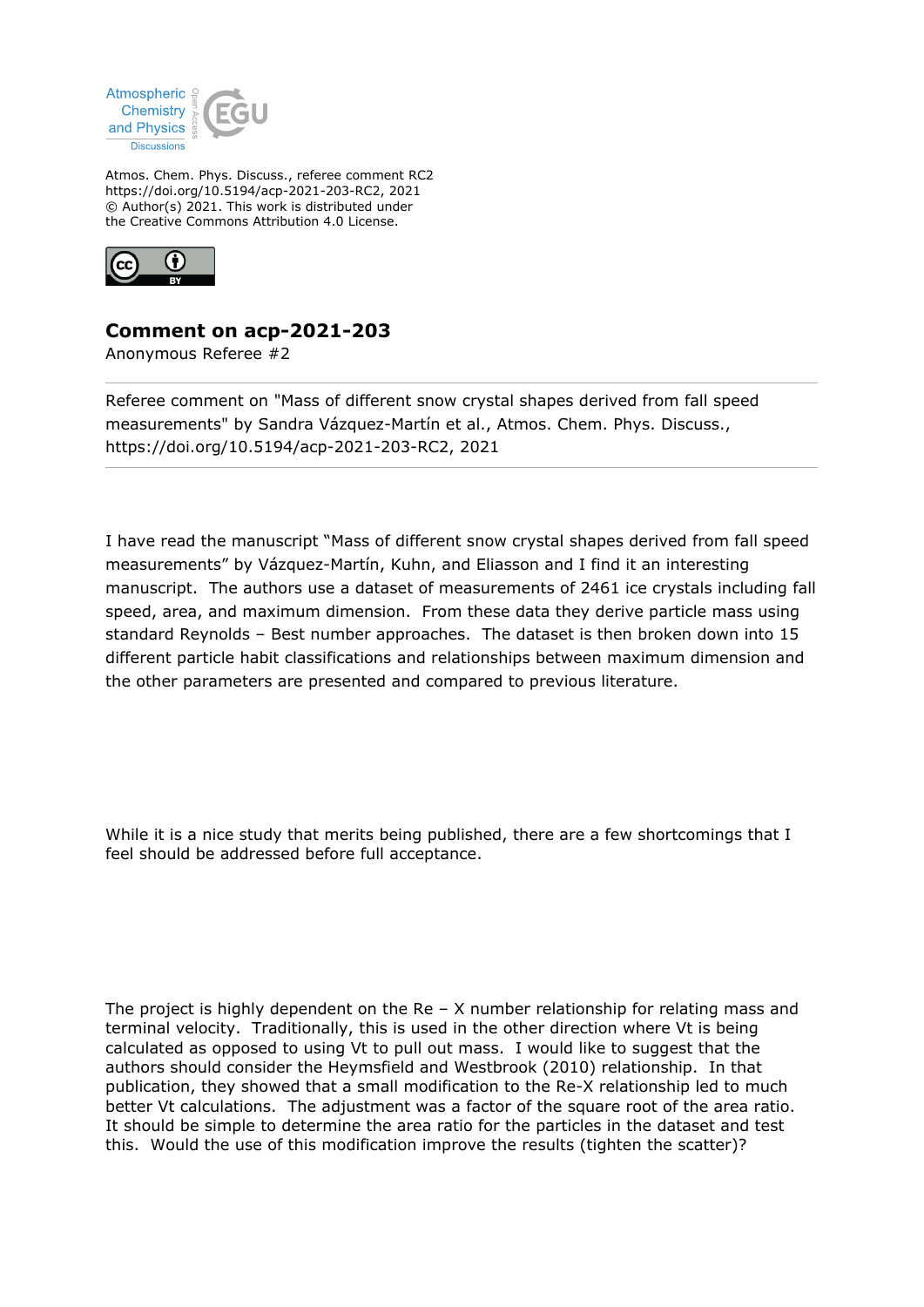The dataset also presents an interesting opportunity for manual comparisons, which would also assist in the selection of the traditional Re-X relationship or the Heymsfield and Westbrook modification. The dataset is said to contain 317 needles and 103 "thick columns". I expect that for at least a portion of these, it should be possible to geometrically estimate the mass. These particles will have the lowest area ratio values and thus would be impacted the most by the Heymsfield and Westbrook modification. It would be a great addition to the manuscript to include a small closure study between Vt, mass, and area with the Re-X relationship, either the traditional relationship or the modified relationship.

The authors go to great efforts to present results by different shape categories. As they point out though, remote sensing cannot identify the microphysical characteristics of particles, so shouldn't we be emphasizing overall characteristics of the particle populations? Rather than emphasizing the differences in characteristics between different particle categories, I'd suggest showing more "average values" and characterize the uncertainty that could exist. I seriously doubt that weather modeling will get to the point where we can predict 15 different particle categories, so understanding the intimate details of each isn't going to be too critical too soon.

Other comments:

The "Dataset" section could have an additional paragraph with a brief description / summarization of how the dataset was created. While the reader can obviously go to the two Vázquez-Martín et al publications for more information, a one paragraph summary could potentially save the reader some time.

Fitting the dataset: I applaud the appropriate use of data. Reasonable binning and using the median values is something that eludes many. Good job.